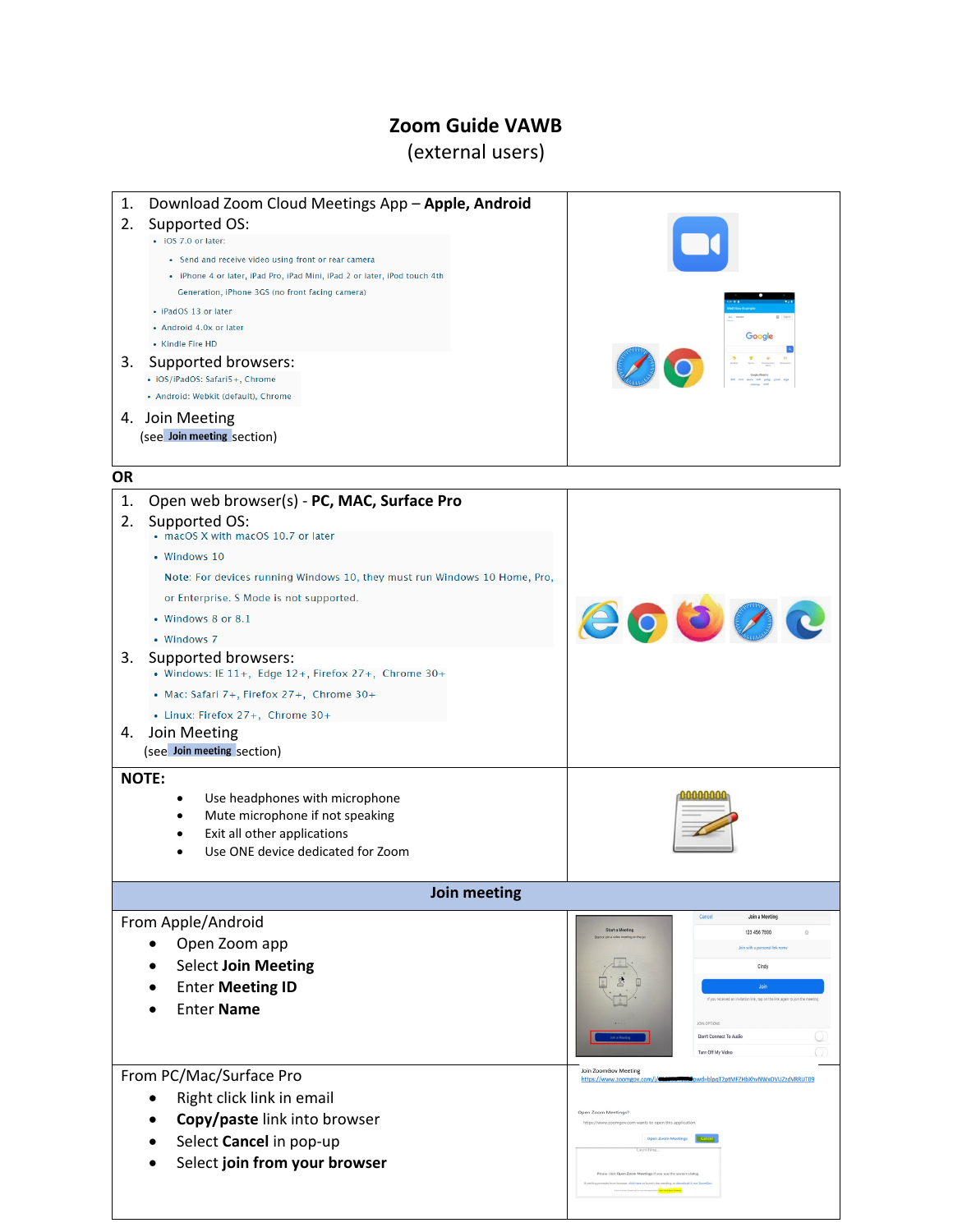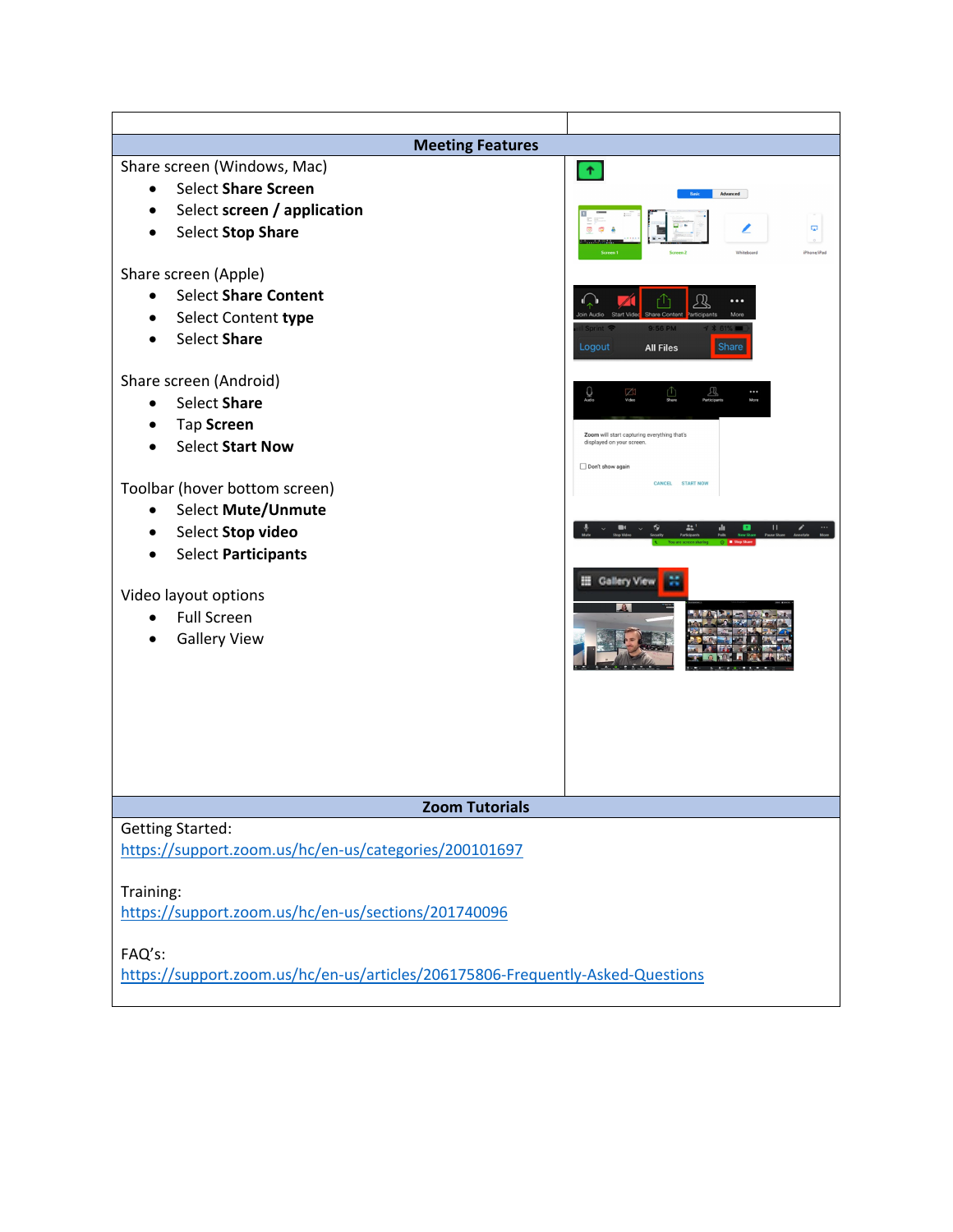## **Tips for a Successful Zoomgov Video Hearing**

- 1. Mute your phone and mute all soundsfrom all other applications (email notifications, chat messaging, etc.).
- 2. Dress appropriately for a court hearing.
- 3. Any document intended for filing (i.e., waivers, pleas, etc.) must be signed and circulated before the hearing.
- 4. If using a mobile device, place the device in holder or on a flat surface to keep the device stable throughout the hearing.
- 5. Avoid using battery power only plug your device into a good power source.
- 6. If you get disconnected, as long as the hearing is still ongoing, you can reconnect to the hearing using the same link you were initially provided.
- 7. Avoid using an open microphone and speakers (such as are built-into laptops, or a webcam mic). Using a good quality headset or headphones with a mic will help ensure you can be heard and can hear others with maximum quality, while providing the court reporter with a clear sound in order to produce a quality transcript.
- 8. Avoid noisy and echoing locations. Use of a headset will improve audio quality when this is unavoidable.
- 9. Avoid distracting real or virtual backgrounds. Avoid sitting with a window directly behind you as it darkens the video display.
- 10. Avoid poor camera positioning (if possible). Try to frame yourselfso you take up most the screen, and at eye level.
- 11. Avoid running any unnecessary applications besides Zoom, to conserve your computer's processing power and networking.
- 12. For home networks, if possible, avoid sharing your internet service with others during the session.
- 13. Selecting "Gallery View" allows you to see all the participants in the hearing on your screen.
- 14. When you are in a breakout room, use the "Chat" function at the bottom of the screen to notify the court that you are ready to join the main group or simply select "leave breakout room" to return to the main group.